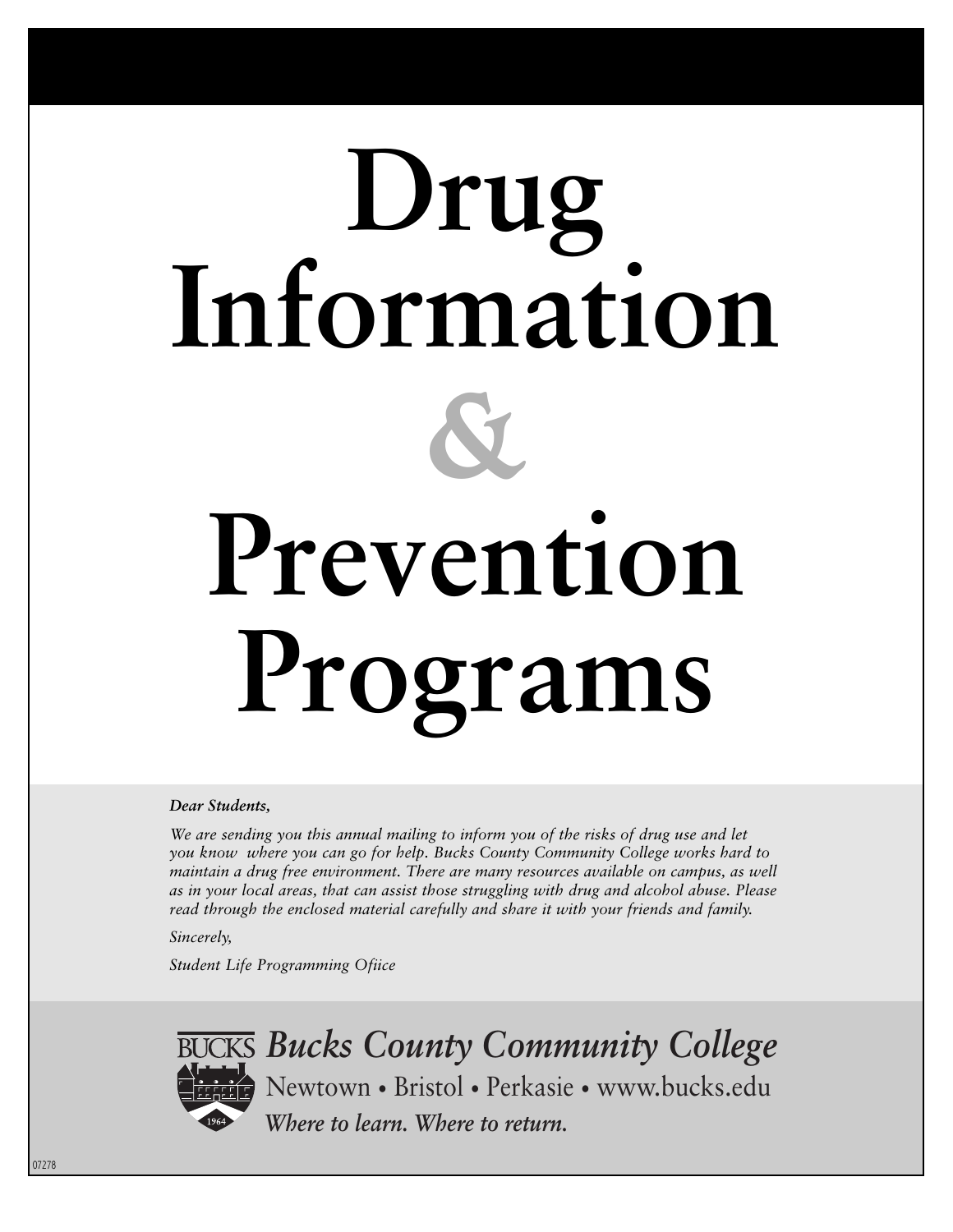The information included in this publication, in compliance with Federal Regulations stipulated by the Drug-Free Workplace Act of 1989 and the Drug-Free Schools and Communities Act Amendments of 1989, summarizes legal sanctions, health risks, and resources for assistance for persons with drug and alcohol abuse related problems. The unlawful manufacture, distribution, dispensation, possession, or use of alcohol, narcotics, or illicit drugs is prohibited on Bucks County Community College property or as part of any activities authorized or sponsored by the College. Any student or employee of the College discovered to be violating these rules is subject to suspension or dismissal under the student code of conduct or regulations of employment. Infractions of these regulations by student organizations may result in the impoundment of the organization's funds and/or placing of the organization on probation. A referral may be made for counseling or a rehabilitation program as a disciplinary sanction. Such action is independent of prosecution by local, state and federal officials.

#### DRUG AND ALCOHOL TREATMENT SERVICES FOR STUDENTS

If you or someone you know needs help with drug and/or alcohol abuse, you are encouraged to contact a member of the College Counseling Staff in the Student Services Center, located in the lower level of the Charles E. Rollins Center. After the initial appointment, the counselor may make referrals to community agencies if necessary. Prevention programs and events are scheduled on campus periodically. Contact the Office of Student Life Programs, located on the first floor in the Charles E. Rollins Center, for specific information.

#### DRUG AND ALCOHOL TREATMENT SERVICES FOR EMPLOYEES

Employees concerned about their own or another's drug or alcohol use are encouraged to contact the Human Resources Office, located on the first floor in Tyler Hall. The following is a list of referrals (which is not an inclusive list) of facilities within Bucks County and surrounding areas.

#### COLLEGE ASSISTANCE

**Office of Security and Safety**, Cottage 4, *215-968-8395* **Dean of Student Affairs Office**, Charles E. Rollins Center, 1st Floor, *215-968-8045* **Student Life Programs**, Charles E. Rollins Center, 1st Floor, *215-968-8257* **Student Services Center/Counselors**, Charles E. Rollins Center, 1st Floor, *215-968-8182* **Human Resources Office**, Tyler Hall, 1st Floor, *215-968-8090*

#### GENERAL INFORMATION

**Alcohol and Drug Information/Intervention Services** (24 hours, 7 days/week) *1-800-234-0246* **Alcoholics Anonymous** *215-923-7900* **Narcotics Anonymous** *215-943-8866* **Lower Bucks** *215-943-8866* **Upper Bucks** *215-871-9263*

Bucks County Community College is committed to providing equal education and employment opportunities. This encompasses persons in legally-protected classifications in regard to race, color, national origin, sex, handicap, sexual orientation, age, religion, disabilities, and Vietnam military veterans. The College provides reasonable accommodations for persons with disabilities in accordance with the Americans with Disabilities Act (ADA). Please call the Campus Coordinator for Equal Employment Opportunity in advance to request or clarify accommodations or to address issues concerning equal opportunities at 215-968-8090. The EEO Office is located in Room 130, Tyler Hall.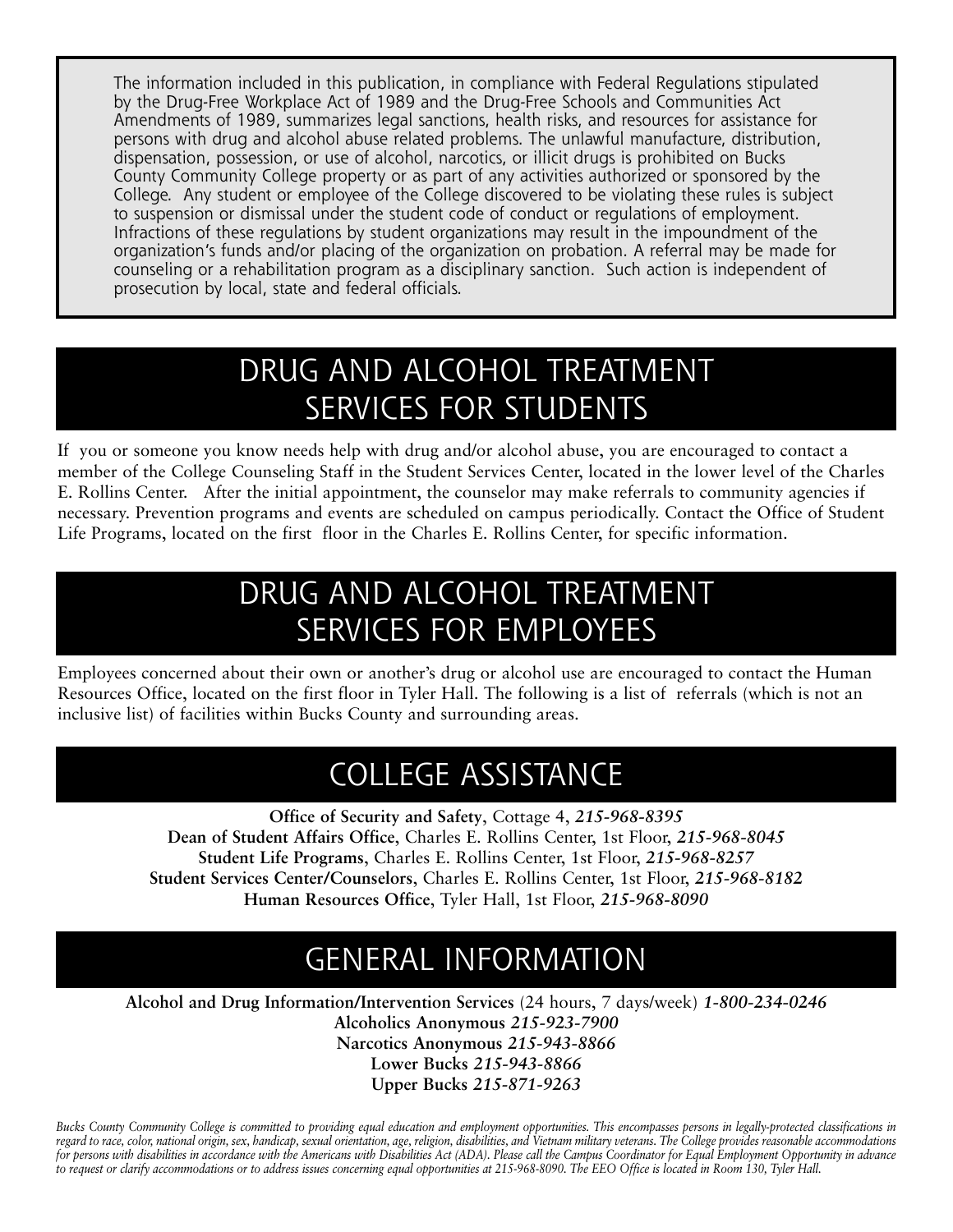## **For Evaluation and/or Treatment**

Aldie Counseling Center

228 North Main Street, Doylestown, PA 18901, 215-345-8530 **■**

Bucks County Council on Alcoholism and Drug Dependence

252 West Swamp Road, Doylestown, PA 18901, 1-800-221-6333 or 215-345-6644 **■**

#### Community Services Foundation, Inc.

3949 Brownsville Road, Trevose, PA 19047, 215-355-1780 and 253 N. Main Street, Sellersville, PA 18960, 215-257-4131

#### Good Friends, Inc.

**■**

868 W. Bridge Street, Morrisville, PA 19067, 215-736-2861 **■**

#### Libertae, Inc.

5245 Bensalem Boulevard, Bensalem, PA 19020, 215-639-8681 **■**

### Livengrin Foundation

4833 Hulmeville Road, Bensalem, PA 19020 215-638-5200 and 275 S. Main Street, Park Terrace Office Center, Suite 11, Doylestown, PA 18901, 215-340-1765 and 1270 New Rodgers Road, Bristol, PA 19007, 215-781-2048

#### Penn Foundation

**■**

The Recovery Center, 807 Lawn Avenue, Sellersville, PA 18960, 215-257-9999 **■**

#### Renewal Center

(formerly St. Luke Behavioral Health Services) 2705 Old Bethlehem Pike, Quakertown, PA 18951, 215-536-9070, 800-784-7070

#### Riverside Care, Inc.

**■**

1609 Woodbourne Road, Suite 403, Levittown, PA 19057, 215-945-7100 **■**

#### Today, Inc.

1990 Woodbourne Road, Newtown, PA 18940, 215-968-4713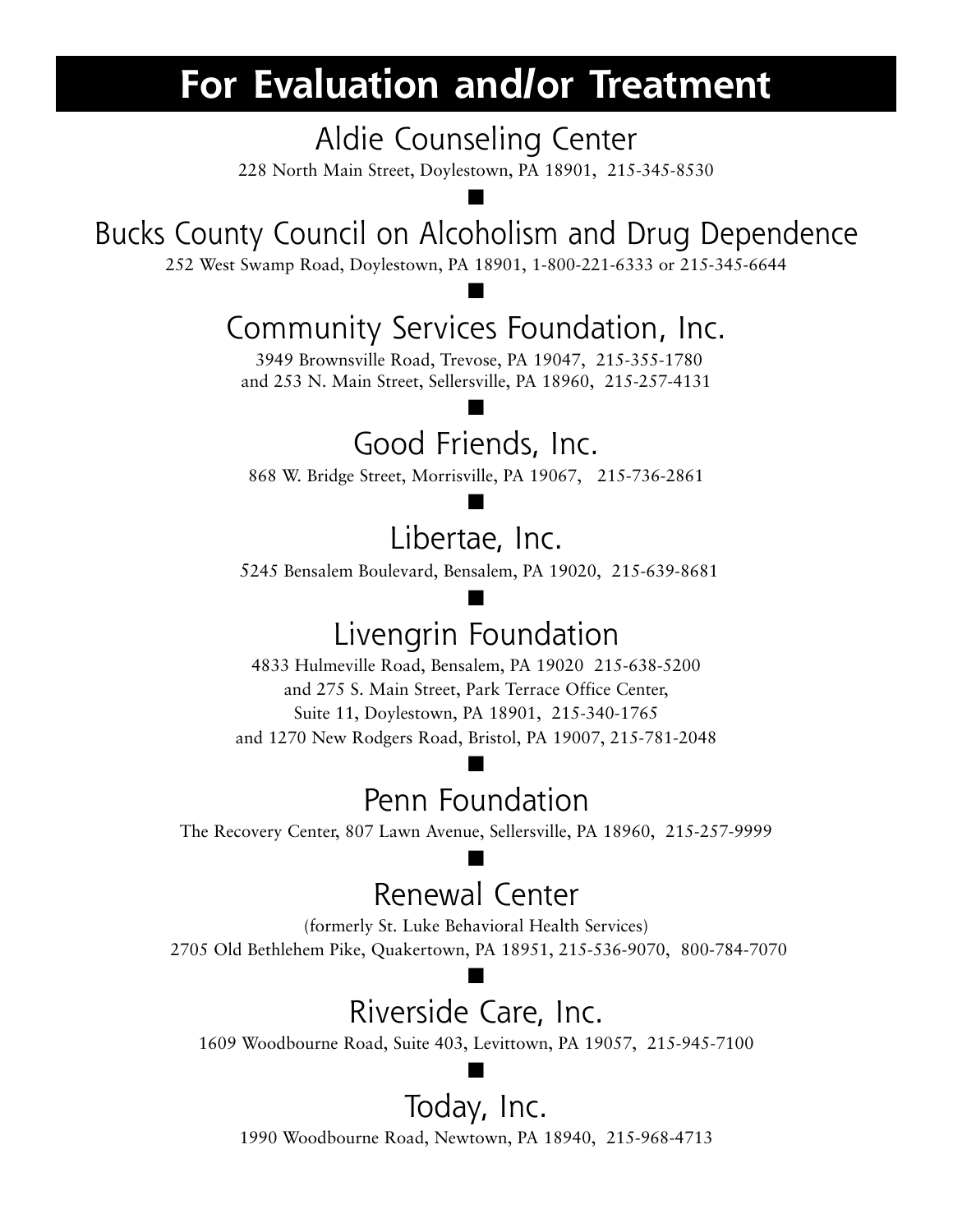# **LEGAL SANCTIONS**

The Controlled Substance Drug Device and Cosmetic Act of the Commonwealth of Pennsylvania (Act #64), 1972, specifies legal sanctions of monetary fines ranging up to \$250,000, and imprisonments ranging up to 50 years or both for violations of its provisions. Under Pennsylvania law (Crimes Code 18 PA C.S.6308) it is a summary offense if anyone under 21 years of age "attempts to purchase, purchases, consumes, possesses or transports any alcohol, liquor or malt or brewed beverages." Penalties for offenses under these provisions include restrictions in driving operator's privileges and also monetary fines.

On the federal level, legal sanctions for trafficking of controlled substances as well as specific penalties for trafficking of marijuana are complex and presented in the chart below.

For additional information and referrals, call the Bucks County Drug and Alcohol Commission at 215-773-9313.

# **Federal Trafficking Penalties**

As of January 1, 1996

| <b>CSA</b>   |                                                       | Penalty                                                          |                                         |                                                                                                                                                          |                                                                                                                        | <b>Penalty</b>                                                        |                                                                  |
|--------------|-------------------------------------------------------|------------------------------------------------------------------|-----------------------------------------|----------------------------------------------------------------------------------------------------------------------------------------------------------|------------------------------------------------------------------------------------------------------------------------|-----------------------------------------------------------------------|------------------------------------------------------------------|
|              | 2nd Offense                                           | 1st Offense                                                      | Quantity                                | <b>Drug</b>                                                                                                                                              | Quantity                                                                                                               | 1st Offense 2nd Offense                                               |                                                                  |
|              |                                                       |                                                                  | 10-99 gm or<br>100-999 gm<br>mixture    | <b>METHAMPHETAMINE</b>                                                                                                                                   | 100 qm or more<br>or 1 kg1 or more<br>mixture                                                                          |                                                                       |                                                                  |
|              | Not less than 10<br>years. Not more                   | Not less than 5<br>years. Not                                    | 100-999 gm<br>mixture                   | <b>HEROIN</b>                                                                                                                                            | 1 kg or more<br>mixture                                                                                                | Not less than 10<br>years. Not more                                   | Not less than<br>20 years. Not                                   |
|              | than life.                                            | more than 40<br>years.                                           | 500-4,999 gm<br>mixture                 | <b>COCAINE</b>                                                                                                                                           | 5 kg or more<br>mixture                                                                                                | than life.                                                            | more than life.                                                  |
| and          | If death or<br>serious injury,<br>not less than life. | If death or<br>serious injury,<br>not less than<br>20 years. Not | 5-49 gm<br>mixture                      | <b>COCAINE BASE</b>                                                                                                                                      | 50 gm or more<br>mixture                                                                                               | If death or<br>serious injury,<br>not less than 20<br>years. Not more | If death or<br>serious injury,<br>not less than<br>life.         |
| $\mathbf{H}$ | Fine of not more<br>than \$4 million                  | more than life.<br>Fine of not<br>more than \$2                  | 10-99 qm or<br>100-999 gm<br>mixture    | <b>PCP</b>                                                                                                                                               | 100 qm or more<br>or 1 kg or more<br>mixture                                                                           | than life.<br>Fine of not more<br>than \$4 million                    | Fine of not<br>more than \$8                                     |
|              | individual, \$10<br>million other<br>than individual. | million<br>individual, \$5<br>million other<br>than individual.  | $1-9$ qm<br>mixture                     | <b>LSD</b>                                                                                                                                               | 10 gm or more<br>mixture                                                                                               | individual, \$10<br>million other<br>than individual.                 | million<br>individual, \$20<br>million other<br>than individual. |
|              |                                                       |                                                                  | 40-399 gm<br>mixture                    | <b>FENTANYL</b>                                                                                                                                          | 400 qm or more<br>mixture                                                                                              |                                                                       |                                                                  |
|              |                                                       |                                                                  | 10-99 gm<br>mixture                     | <b>FENTANYL ANALOGUE</b>                                                                                                                                 | 100 qm or more<br>mixture                                                                                              |                                                                       |                                                                  |
|              | <b>Drug</b>                                           | Quantity                                                         |                                         | <b>First Offense</b>                                                                                                                                     |                                                                                                                        | <b>Second Offense</b>                                                 |                                                                  |
|              | Others <sup>2</sup>                                   | Any                                                              |                                         | Not more than 20 years. If death or serious injury, not less than 20 years, not more than life. Fine \$1 million individual, \$5 million not individual. | Not more than 30 years. If death or serious injury, life.<br>Fine \$2 million individual, \$10 million not individual. |                                                                       |                                                                  |
| III          | All                                                   | Any                                                              | individual, \$1 million not individual. | Not more than 5 years. Fine not more than \$250,000                                                                                                      | Not more than 10 years. Fine not more than \$500,000 individual, \$2 million not individual.                           |                                                                       |                                                                  |
| IV           | All                                                   | Any                                                              | individual, \$1 million not individual. | Not more than 3 years. Fine not more than \$250,000                                                                                                      | Not more than 6 years. Fine not more than \$500,000 individual, \$2 million not individual.                            |                                                                       |                                                                  |
| V            | All                                                   | Any                                                              | individual, \$250,000 not individual.   | Not more than 1 year. Fine not more than \$100,000                                                                                                       | Not more than 2 years. Fine not more than \$200,000<br>individual, \$500,000 not individual.                           |                                                                       |                                                                  |

1 Law as originally enacted states 100 gm. Congress requested to make technical correction to 1 kg.

2 Does not include marijuana, hashish, or hash oil. (see separate chart.)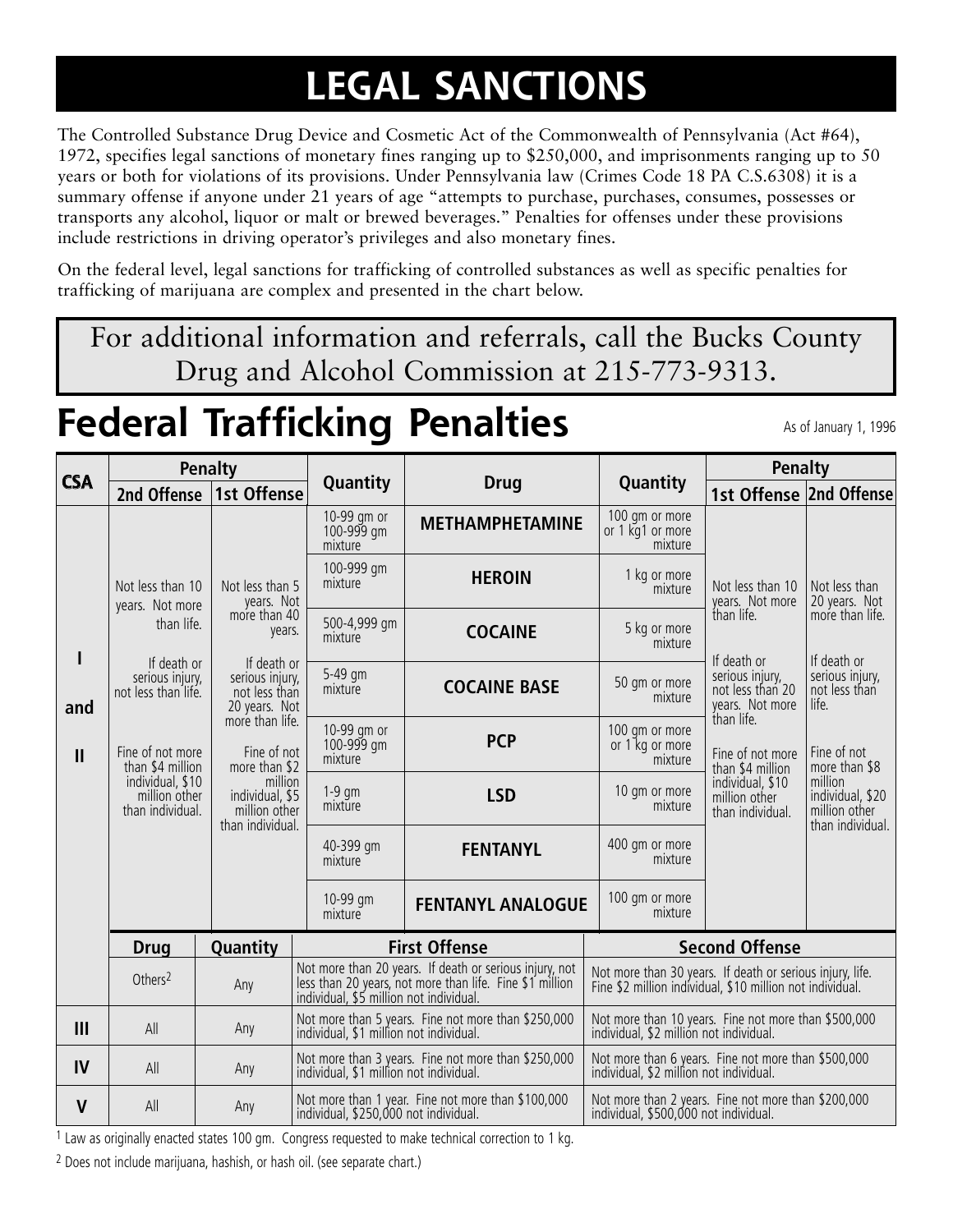#### **Federal Trafficking Penalties - Marijuana** As of January 6, 1996

| Quantity                                        | <b>Description</b>                                             | <b>First Offense</b>                                                                                                                                                                                          | <b>Second Offense</b>                                                                                                                                                               |
|-------------------------------------------------|----------------------------------------------------------------|---------------------------------------------------------------------------------------------------------------------------------------------------------------------------------------------------------------|-------------------------------------------------------------------------------------------------------------------------------------------------------------------------------------|
| 1,000 kg or more;<br>or 1,000 or more<br>plants | <b>MARIJUANA</b><br>Mixture containing<br>detectable quantity* | Not less than 10 years, not more than life. If death<br>or serious injury, not less than 20 years, not more<br>than life. Fine not more than \$4 million individual,<br>\$10 million other than individual.   | Not less than 20 years, not more than life. If death<br>or serious injury, not less than life. Fine not more<br>than \$8 million individual, \$20 million other than<br>individual. |
| 100 kg to 1,000<br>kg; or 100-999<br>plants     | <b>MARIJUANA</b><br>Mixture containing<br>detectable quantity* | Not less than 5 years, not more than 40 years. If<br>death or serious injury, not less than 20 years, not<br>more than life. Fine not more than \$2 million<br>individual, \$5 million other than individual. | Not less than 10 years, not more than life. If death<br>or serious injury, not less than life. Fine not more than \$4 million individual, \$10 million other than<br>individual.    |
| 50 to 100 kg                                    | <b>MARIJUANA</b>                                               | Not more than 20 years. If death or serious injury, not less than 20 years, not more than life. Fine \$1                                                                                                      | Not more than 30 years. If death or serious injury,<br>life. Fine \$2 million individual, \$10 million other than                                                                   |
| 10 to 100 kg                                    | <b>HASHISH</b>                                                 | million individual, \$5 million other than individual.                                                                                                                                                        | individual.                                                                                                                                                                         |
| 1 to 100 kg                                     | <b>HASHISH OIL</b>                                             |                                                                                                                                                                                                               |                                                                                                                                                                                     |
| 50-99 plants                                    | <b>MARIJUANA</b>                                               |                                                                                                                                                                                                               |                                                                                                                                                                                     |
| Less than 50 kg                                 | <b>MARIJUANA</b>                                               | Not more than 5 years. Fine not more than<br>\$250,000, \$1 million other than individual.                                                                                                                    | Not more than 10 years. Fine \$500,000 individual, \$2 million other than individual.                                                                                               |
| Less than 10 kg                                 | <b>HASHISH</b>                                                 |                                                                                                                                                                                                               |                                                                                                                                                                                     |
| Less than 1 kg                                  | <b>HASHISH OIL</b>                                             |                                                                                                                                                                                                               |                                                                                                                                                                                     |

\* Includes Hashish and Hashish Oil (Marijuana is a Schedule I Controlled Substance)

#### CONTROLLED SUBSTANCES USES AND EFFECTS

For your information, a table summarizing the usage and effects of controlled substances is included on the back panel of this brochure.

#### ALCOHOL

A note about the number one drug problem in the U.S. — Alcohol and Alcoholism. The following statement is from What Works: Schools Without Drugs (1989 DOE).

#### **EFFECTS**

Alcohol consumption causes a number of marked changes in behavior. Even low doses significantly impair the judgement and coordination required to drive a car safely, increasing the likelihood the driver will be involved in an accident. Low to moderate doses of alcohol also increase the incidence of a variety of aggressive acts, including spouse and child abuse. Moderate to high doses of alcohol cause marked impairment of higher mental functions, severely altering a person's ability to learn and remember information. Very high doses cause respiratory depression and death. If combined with other depressants of the central nervous system, much lower doses of alcohol will produce the effects just described.

Repeated use of alcohol can lead to dependence. Sudden cessation of alcohol intake is likely to produce withdrawal symptoms, including severe anxiety, tremors, hallucinations, and convulsions. Alcohol withdrawal can be life-threatening. Long term consumption of large quantities of alcohol, particularly when combined with poor nutrition, can also lead to permanent damage to vital organs such as the brain and the liver.

Mothers who drink alcohol during pregnancy may give birth to infants with fetal alcohol syndrome. These infants have irreversible physical abnormalities and mental retardation. In addition, research indicates that children of alcoholic parents are at greater risk than other youngsters of becoming alcoholics.